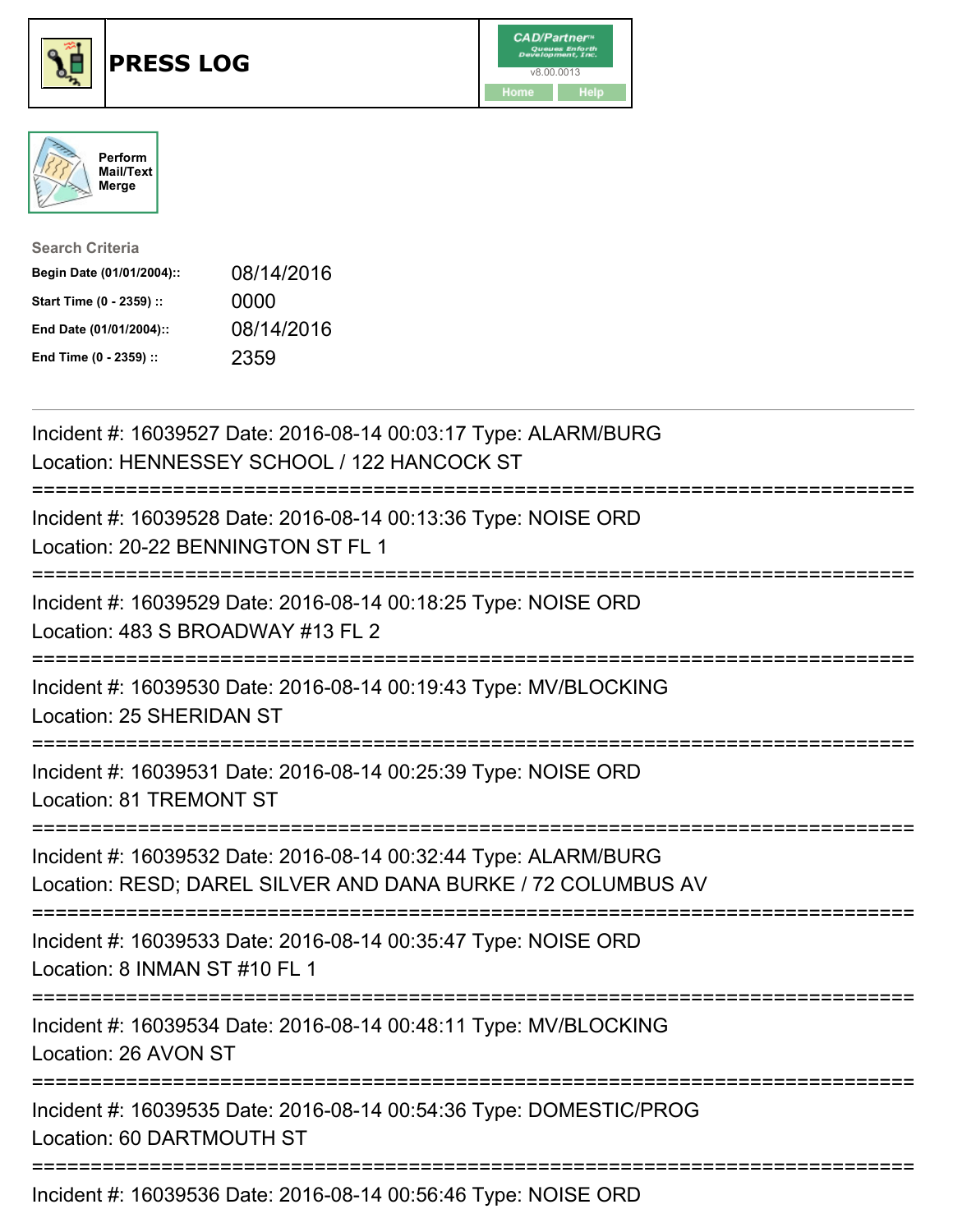Location: 256 HOWARD ST

| Incident #: 16039537 Date: 2016-08-14 01:12:38 Type: DISTURBANCE<br>Location: TERRA LUNA CAFE / 225 ESSEX ST                     |
|----------------------------------------------------------------------------------------------------------------------------------|
| Incident #: 16039539 Date: 2016-08-14 01:14:20 Type: NOISE ORD<br>Location: 18 SPRINGFIELD ST FL 3                               |
| Incident #: 16039538 Date: 2016-08-14 01:15:09 Type: AUTO ACC/PI<br>Location: 160 BERKELEY ST                                    |
| Incident #: 16039540 Date: 2016-08-14 01:24:50 Type: ALARM/BURG<br>Location: ALTERNATIVE SCHOOL / 41 LEXINGTON ST                |
| Incident #: 16039541 Date: 2016-08-14 01:26:13 Type: M/V STOP<br>Location: 169 HAVERHILL ST                                      |
| Incident #: 16039542 Date: 2016-08-14 01:34:58 Type: BUILDING CHK<br>Location: TEDESCHI / 383 BROADWAY                           |
| Incident #: 16039545 Date: 2016-08-14 01:35:29 Type: DISTURBANCE<br>Location: 39 WOODLAND ST                                     |
| Incident #: 16039543 Date: 2016-08-14 01:37:40 Type: BUILDING CHK<br>Location: 77 S UNION ST                                     |
| Incident #: 16039544 Date: 2016-08-14 01:38:07 Type: BUILDING CHK<br>Location: 274 S BROADWAY                                    |
| Incident #: 16039546 Date: 2016-08-14 01:38:41 Type: NOISE ORD<br>Location: 25 BOWDOIN ST                                        |
| ==========================<br>Incident #: 16039548 Date: 2016-08-14 01:48:21 Type: CK WELL BEING<br>Location: 73 NESMITH ST FL 2 |
| Incident #: 16039547 Date: 2016-08-14 01:49:55 Type: TOW OF M/V<br>Location: 111 LOWELL ST                                       |
| Incident #: 16039550 Date: 2016-08-14 01:58:54 Type: VIO CITY ORD<br>Location: 66 OSGOOD ST                                      |
| Incident #: 16039549 Date: 2016-08-14 01:59:42 Type: DOMESTIC/PROG                                                               |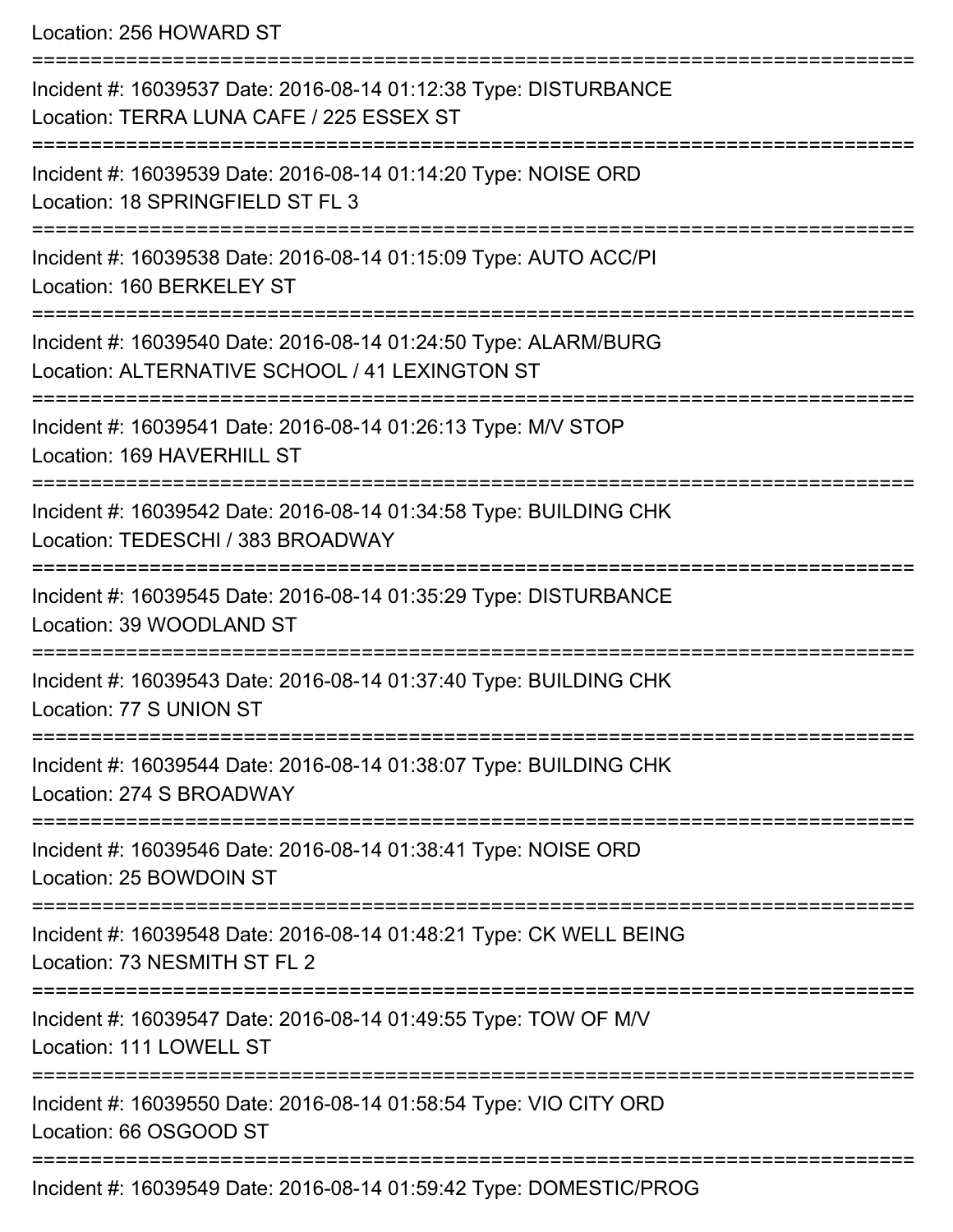| Incident #: 16039551 Date: 2016-08-14 02:06:47 Type: M/V STOP<br>Location: ESSEX ST & WINTER ST          |
|----------------------------------------------------------------------------------------------------------|
| Incident #: 16039553 Date: 2016-08-14 02:09:43 Type: NOISE ORD<br>Location: 9 EASTON ST FL 1             |
| Incident #: 16039552 Date: 2016-08-14 02:11:02 Type: HIT & RUN M/V<br>Location: LAWRENCE ST & PARK ST    |
| Incident #: 16039555 Date: 2016-08-14 02:13:21 Type: NOISE ORD<br>Location: 73 NESMITH ST FL 2           |
| Incident #: 16039554 Date: 2016-08-14 02:13:51 Type: BUILDING CHK<br>Location: MELROSE ST & WATER ST     |
| Incident #: 16039556 Date: 2016-08-14 02:15:34 Type: NOISE ORD<br>Location: 59 SALEM ST                  |
| Incident #: 16039557 Date: 2016-08-14 02:19:59 Type: NOISE ORD<br>Location: NEWTON ST & SHATTUCK ST FL 2 |
| Incident #: 16039558 Date: 2016-08-14 02:21:35 Type: M/V STOP<br>Location: ESSEX ST & HAMPSHIRE ST       |
| Incident #: 16039559 Date: 2016-08-14 02:21:42 Type: NOISE ORD<br>Location: 28 OLIVE AV                  |
| Incident #: 16039560 Date: 2016-08-14 02:22:56 Type: NOISE ORD<br>Location: 9 EASTON ST FL 2             |
| Incident #: 16039561 Date: 2016-08-14 02:24:17 Type: SPECIAL CHECK<br><b>Location: THORNTON ST</b>       |
| Incident #: 16039562 Date: 2016-08-14 02:31:24 Type: BUILDING CHK<br>Location: 58 BEACON ST              |
| Incident #: 16039563 Date: 2016-08-14 02:35:45 Type: NOISE ORD<br>Location: 33 BRUCE ST FL 1             |
| Incident #: 16039564 Date: 2016-08-14 02:41:17 Type: MISSING PERS                                        |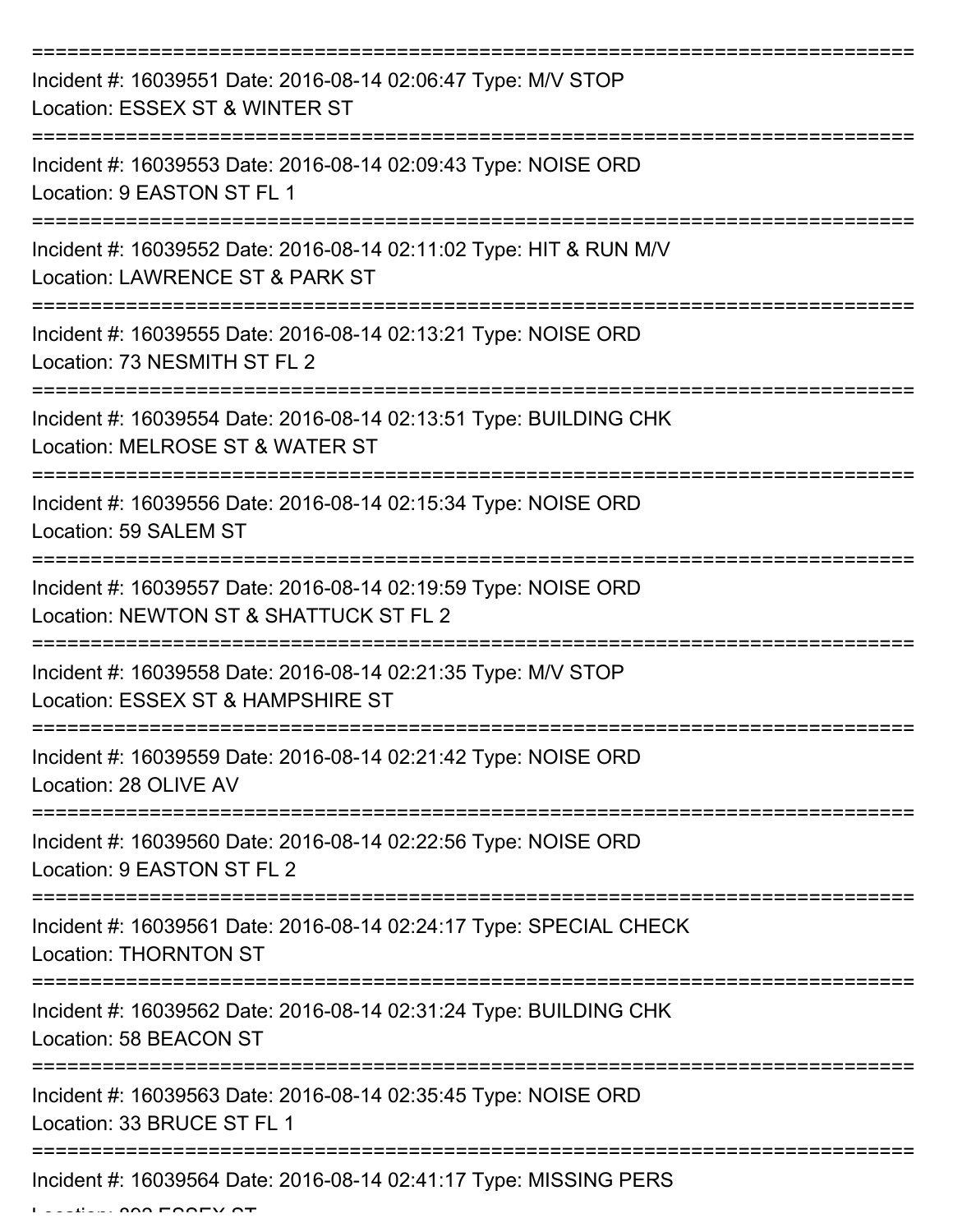| Incident #: 16039565 Date: 2016-08-14 03:00:57 Type: BUILDING CHK<br>Location: 194 S BROADWAY          |
|--------------------------------------------------------------------------------------------------------|
| Incident #: 16039566 Date: 2016-08-14 03:10:55 Type: STOL/MV/PAS<br>Location: 5 MILL ST                |
| Incident #: 16039567 Date: 2016-08-14 03:38:26 Type: NOISE ORD<br>Location: 134 HIGH ST                |
| Incident #: 16039568 Date: 2016-08-14 04:23:01 Type: SUS PERS/MV<br>Location: DOMINOS / 58 S BROADWAY  |
| Incident #: 16039569 Date: 2016-08-14 04:27:30 Type: THREATS<br>Location: 94 RAILROAD ST FL 1          |
| Incident #: 16039570 Date: 2016-08-14 05:02:23 Type: AUTO ACC/PI<br>Location: FALLS BRIDGE / null      |
| Incident #: 16039571 Date: 2016-08-14 05:05:40 Type: UNKNOWN PROB<br>Location: 7-11 / 360 BROADWAY     |
| Incident #: 16039572 Date: 2016-08-14 05:08:44 Type: ALARM/BURG<br>Location: CITY HALL / 200 COMMON ST |
| Incident #: 16039573 Date: 2016-08-14 05:09:37 Type: NOISE ORD<br>Location: 39 SPRUCE ST               |
| Incident #: 16039574 Date: 2016-08-14 05:44:30 Type: FIGHT<br>Location: 26 OLIVE AV                    |
| Incident #: 16039575 Date: 2016-08-14 05:53:34 Type: AUTO ACC/UNK PI<br>Location: BROADWAY & PARK ST   |
| Incident #: 16039576 Date: 2016-08-14 06:10:14 Type: M/V STOP<br>Location: BROADWAY & LOWELL ST        |
| Incident #: 16039577 Date: 2016-08-14 06:11:27 Type: BUILDING CHK<br>Location: 379 BROADWAY            |
| Incident #: 16039578 Date: 2016-08-14 06:13:42 Type: BUILDING CHK                                      |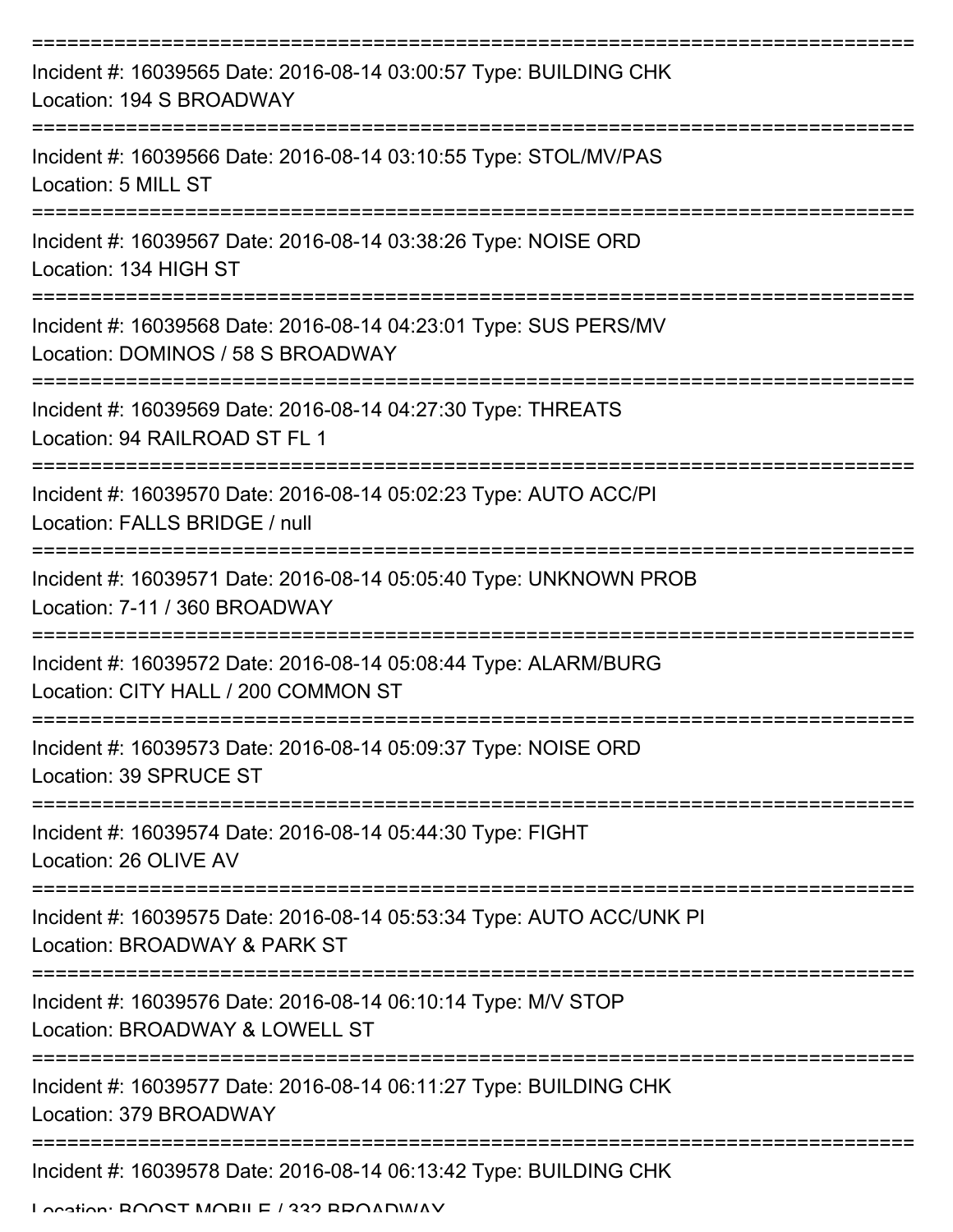| Incident #: 16039579 Date: 2016-08-14 06:20:52 Type: DISTURBANCE<br>Location: AVON ST & BRUCE ST                                         |
|------------------------------------------------------------------------------------------------------------------------------------------|
| Incident #: 16039580 Date: 2016-08-14 07:12:49 Type: NOISE ORD<br>Location: 12 SAUNDERS ST FL 3                                          |
| Incident #: 16039581 Date: 2016-08-14 07:18:46 Type: DISTURBANCE<br>Location: DEMOULAS MARKET / 700 ESSEX ST                             |
| Incident #: 16039582 Date: 2016-08-14 07:55:23 Type: ALARM/BURG<br>Location: FREDDIE MINI MART / 130 FRANKLIN ST                         |
| Incident #: 16039583 Date: 2016-08-14 07:58:50 Type: PARK & WALK<br><b>Location: BROADWAY</b>                                            |
| Incident #: 16039584 Date: 2016-08-14 08:08:39 Type: MAL DAMAGE<br>Location: ESSEX ST & UNION ST                                         |
| Incident #: 16039585 Date: 2016-08-14 08:10:13 Type: M/V STOP<br>Location: 65 MERRIMACK ST                                               |
| Incident #: 16039586 Date: 2016-08-14 08:19:26 Type: UNWANTEDGUEST<br>Location: 100 SUMMER ST                                            |
| Incident #: 16039587 Date: 2016-08-14 09:12:01 Type: PARK & WALK<br>Location: BRADFORD ST & BROADWAY                                     |
| Incident #: 16039588 Date: 2016-08-14 09:17:06 Type: ALARM/BURG<br>Location: 118 S UNION ST                                              |
| ------------------------------<br>Incident #: 16039589 Date: 2016-08-14 09:24:43 Type: DEATH SUDDEN<br>Location: 4 GRANT RD              |
| :===============================<br>Incident #: 16039590 Date: 2016-08-14 09:26:43 Type: M/V STOP<br>Location: MERRIMACK ST & S UNION ST |
| Incident #: 16039591 Date: 2016-08-14 09:30:44 Type: M/V STOP<br>Location: CAMBRIDGE ST & S UNION ST                                     |
| Incident #: 16039592 Date: 2016-08-14 09:51:31 Type: TOW OF M/V<br>$L$ coofiers $24$ CLIAM(CLIEEN) $CT$                                  |

Location: 21 SHAWSHEEN CT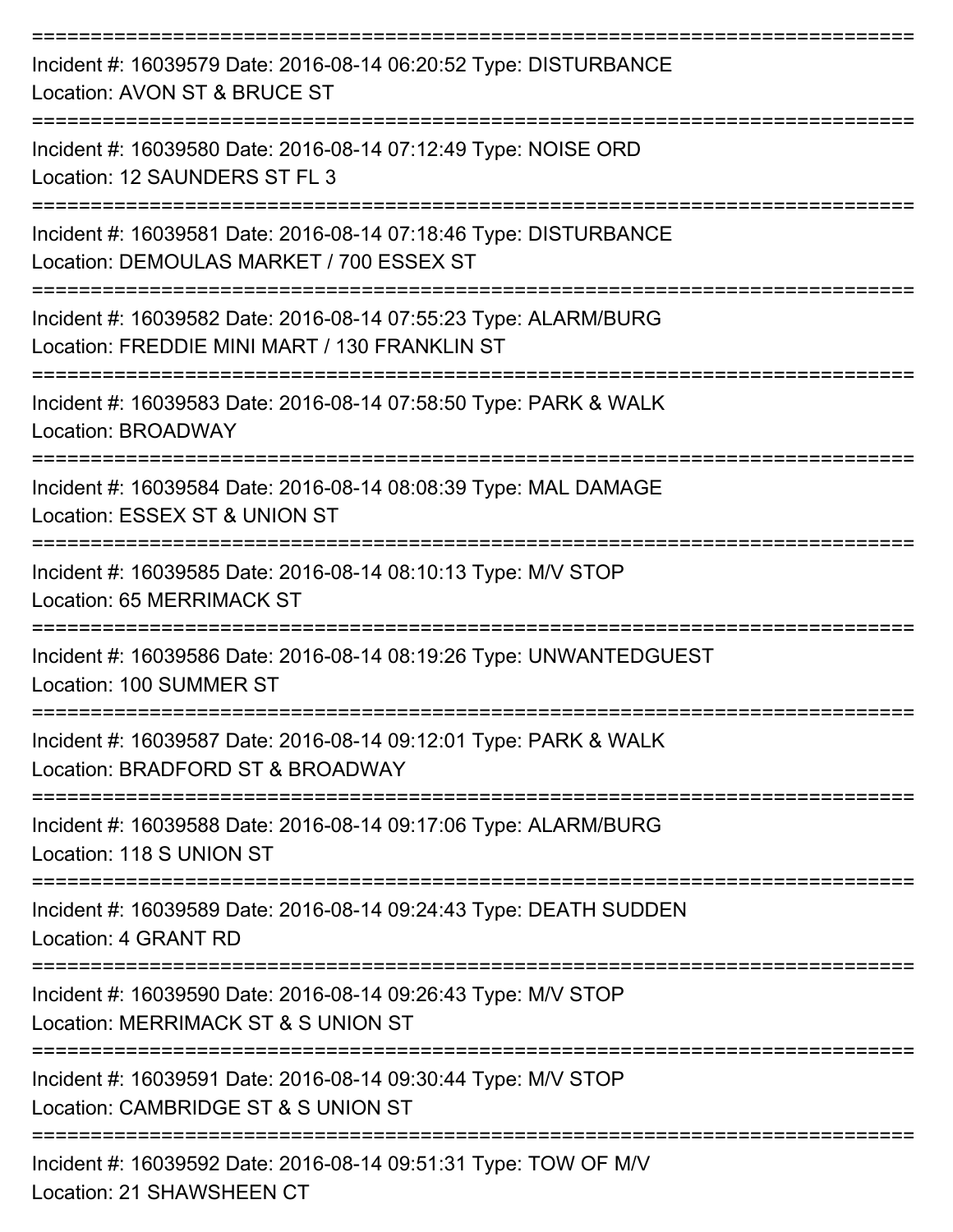| Incident #: 16039593 Date: 2016-08-14 09:52:12 Type: AUTO ACC/PI<br>Location: 511 RIVERSIDE DR                                            |
|-------------------------------------------------------------------------------------------------------------------------------------------|
| Incident #: 16039594 Date: 2016-08-14 09:59:55 Type: MEDIC SUPPORT<br>Location: ELM ST & WHITE ST                                         |
| Incident #: 16039595 Date: 2016-08-14 10:02:42 Type: DISTURBANCE<br>Location: 10 EMBANKMENT RD FL 2<br>================================== |
| Incident #: 16039596 Date: 2016-08-14 10:12:32 Type: NOISE ORD<br>Location: 50 HANCOCK ST                                                 |
| Incident #: 16039598 Date: 2016-08-14 10:16:47 Type: AUTO ACC/PED<br>Location: ANDOVER ST & S BROADWAY                                    |
| Incident #: 16039597 Date: 2016-08-14 10:18:27 Type: M/V STOP<br>Location: MERRIMACK ST & PARKER ST                                       |
| :===========================<br>Incident #: 16039599 Date: 2016-08-14 10:31:52 Type: DISTURBANCE<br>Location: MCDONALDS / 50 BROADWAY     |
| Incident #: 16039600 Date: 2016-08-14 10:40:54 Type: M/V STOP<br>Location: PARKER ST & SPRINGFIELD ST                                     |
| Incident #: 16039601 Date: 2016-08-14 10:41:11 Type: M/V STOP<br>Location: 351 ESSEX ST                                                   |
| Incident #: 16039602 Date: 2016-08-14 10:43:00 Type: AUTO ACC/UNK PI<br>Location: LOWELL ST & MILTON ST                                   |
| Incident #: 16039603 Date: 2016-08-14 10:43:09 Type: RECOV/STOL/MV<br>Location: 112 EXCHANGE ST                                           |
| Incident #: 16039604 Date: 2016-08-14 10:52:43 Type: M/V STOP<br>Location: OSGOOD ST & SALEM ST                                           |
| Incident #: 16039605 Date: 2016-08-14 10:56:05 Type: KEEP PEACE<br>Location: 90 LOWELL ST                                                 |
| Incident #: 16039606 Date: 2016-08-14 11:10:48 Type: FIGHT<br>Location: 80 LYNN ST                                                        |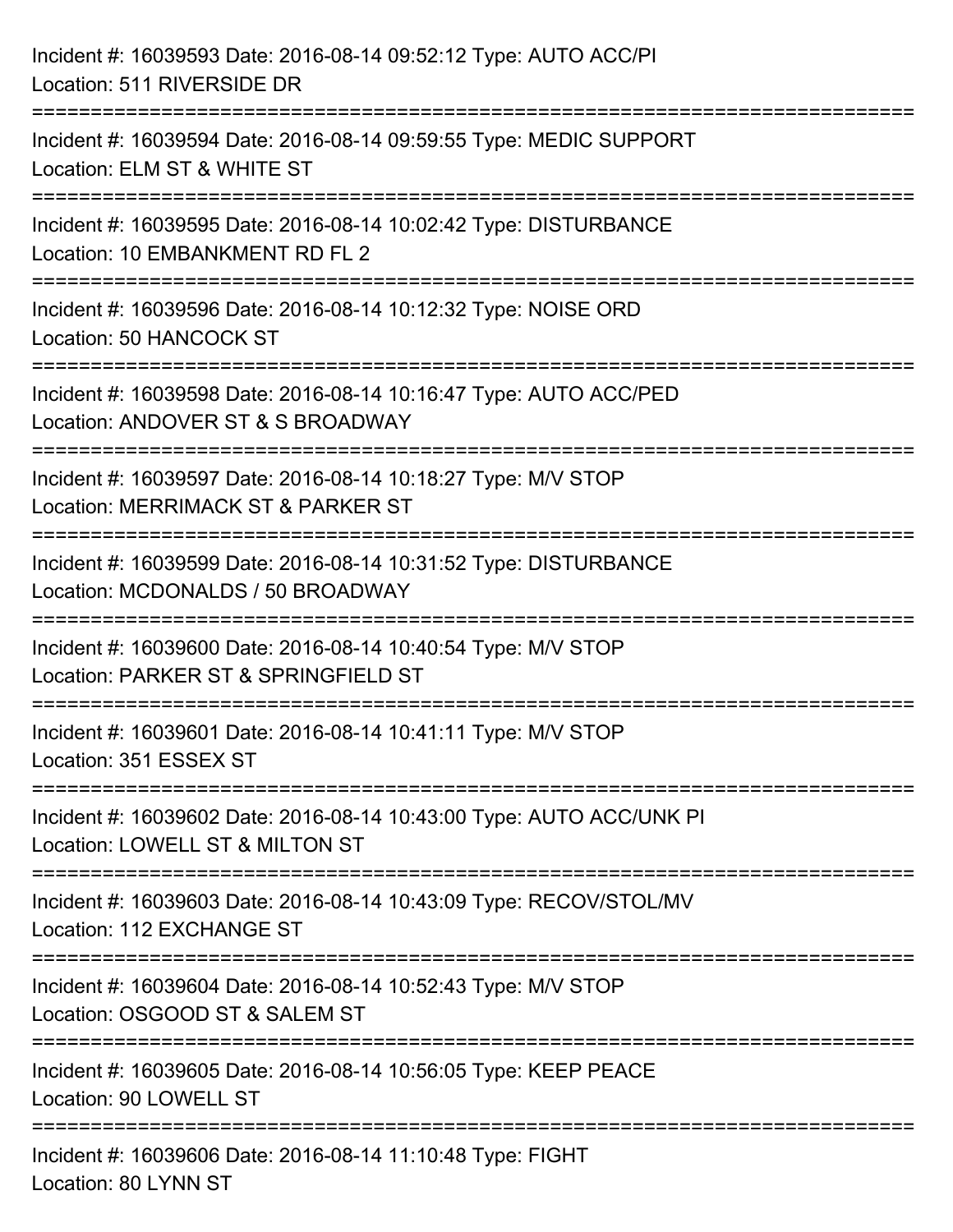| Incident #: 16039607 Date: 2016-08-14 11:13:22 Type: PARK & WALK<br>Location: BRADFORD ST & BROADWAY<br>:======================   |
|-----------------------------------------------------------------------------------------------------------------------------------|
| Incident #: 16039608 Date: 2016-08-14 11:14:48 Type: DRUG VIO<br>Location: 40 CEDAR ST                                            |
| Incident #: 16039609 Date: 2016-08-14 11:16:18 Type: AUTO ACC/NO PI<br>Location: AMESBURY ST & ESSEX ST                           |
| Incident #: 16039610 Date: 2016-08-14 11:21:59 Type: MV/BLOCKING<br>Location: 473 HAMPSHIRE ST                                    |
| Incident #: 16039611 Date: 2016-08-14 11:41:08 Type: NOTIFICATION<br>Location: 264 PROSPECT ST                                    |
| Incident #: 16039612 Date: 2016-08-14 11:46:06 Type: M/V STOP<br>Location: ANDOVER ST & BEACON ST                                 |
| Incident #: 16039613 Date: 2016-08-14 11:54:57 Type: GENERAL SERV<br>Location: 40 CEDAR ST<br>:================================== |
| Incident #: 16039614 Date: 2016-08-14 12:01:43 Type: DISTURBANCE<br>Location: 150 WILLOW ST FL 1ST                                |
| Incident #: 16039615 Date: 2016-08-14 12:24:27 Type: M/V STOP<br>Location: BROADWAY & ESSEX ST                                    |
| Incident #: 16039616 Date: 2016-08-14 12:31:12 Type: M/V STOP<br>Location: EXETER & S UNION                                       |
| Incident #: 16039617 Date: 2016-08-14 12:36:06 Type: M/V STOP<br>Location: S UNION ST & WINTHROP AV                               |
| Incident #: 16039618 Date: 2016-08-14 12:36:27 Type: M/V STOP<br>Location: BROADWAY & LOWELL ST                                   |
| Incident #: 16039619 Date: 2016-08-14 12:43:25 Type: CK WELL BEING<br>Location: BURGER KING / 187 BROADWAY                        |
| Incident #: 16039620 Date: 2016-08-14 12:51:51 Type: DK (DRUNK)<br>Location: 100 FRANKLIN ST                                      |

===========================================================================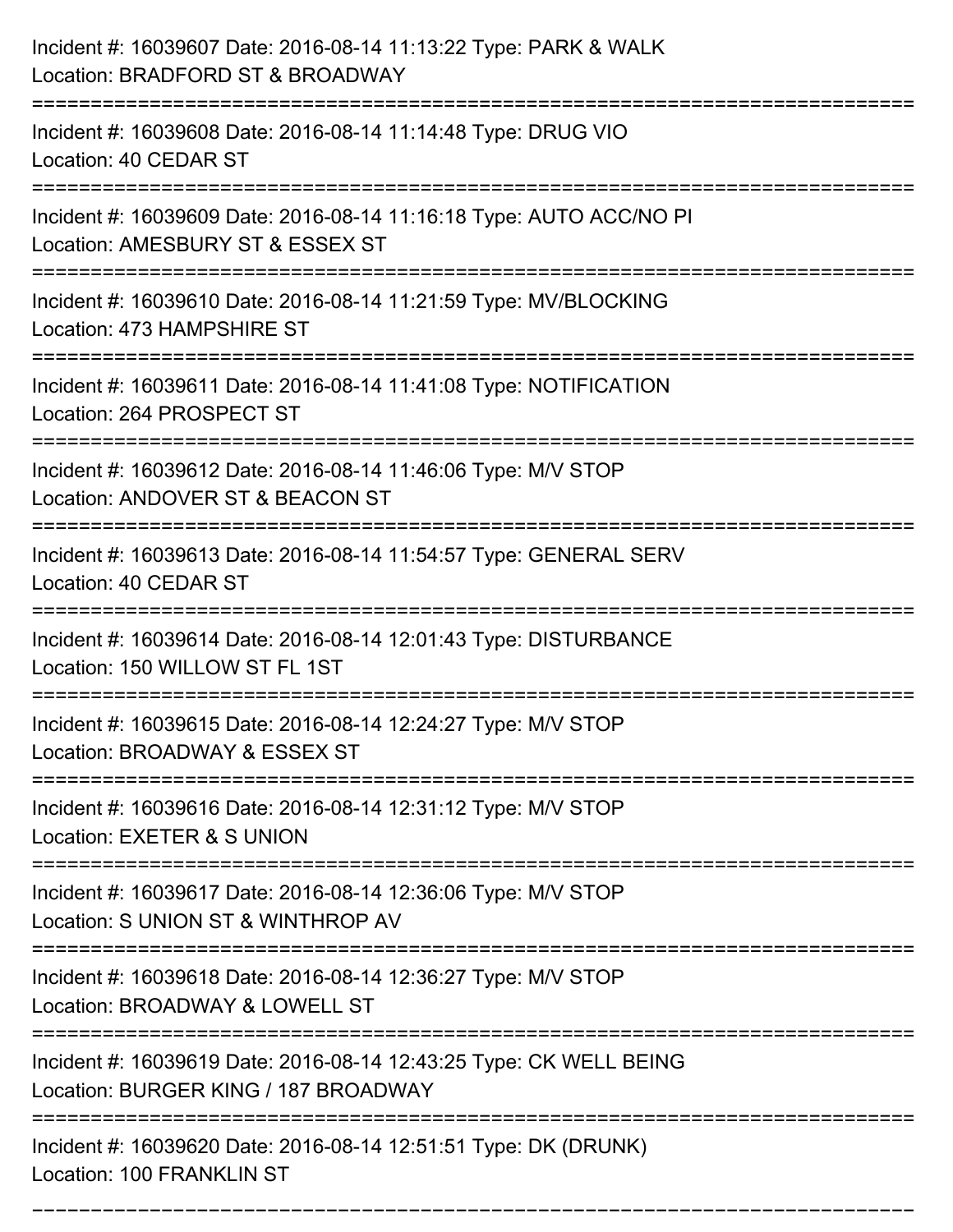| Incident #: 16039621 Date: 2016-08-14 12:52:53 Type: M/V STOP<br>Location: 70 SALEM ST                                               |
|--------------------------------------------------------------------------------------------------------------------------------------|
| Incident #: 16039622 Date: 2016-08-14 13:01:04 Type: M/V STOP<br>Location: BROADWAY & CONCORD ST                                     |
| Incident #: 16039623 Date: 2016-08-14 13:09:00 Type: MISSING PERS<br>Location: 96 NEWTON ST                                          |
| Incident #: 16039624 Date: 2016-08-14 13:19:39 Type: ALARM/BURG<br>Location: 80 BODWELL ST                                           |
| Incident #: 16039625 Date: 2016-08-14 13:22:20 Type: NOISE ORD<br>Location: BUSWELL ST & EUTAW ST                                    |
| Incident #: 16039626 Date: 2016-08-14 13:30:48 Type: DISTURBANCE<br>Location: BENNINGTON ST & ERVING AV<br>======================    |
| Incident #: 16039627 Date: 2016-08-14 13:42:45 Type: STOL/MV/PR<br>Location: HAVERHILL & HAMPSHIRE                                   |
| Incident #: 16039628 Date: 2016-08-14 13:58:09 Type: TEST QED<br>Location: 14 WEARE ST                                               |
| Incident #: 16039629 Date: 2016-08-14 14:02:00 Type: ALARM/BURG<br>Location: MILL DIRECT TEXTILES / 15 UNION ST                      |
| Incident #: 16039630 Date: 2016-08-14 14:04:41 Type: MEDIC SUPPORT<br>Location: 14 WELLS ST                                          |
| Incident #: 16039631 Date: 2016-08-14 14:08:33 Type: AUTO ACC/PED<br>Location: HAFFNERS CAR WASH / 330 S BROADWAY                    |
| ===============================<br>Incident #: 16039633 Date: 2016-08-14 14:26:47 Type: CK WELL BEING<br>Location: 31 JACKSON ST #1B |
| Incident #: 16039632 Date: 2016-08-14 14:26:57 Type: NOISE ORD<br>Location: HIDALGO AUTO ACCESSORIES / 402 BROADWAY                  |
| Incident #: 16039634 Date: 2016-08-14 14:39:01 Type: M/V STOP<br>Location: MYRTLE ST & WILLOW ST                                     |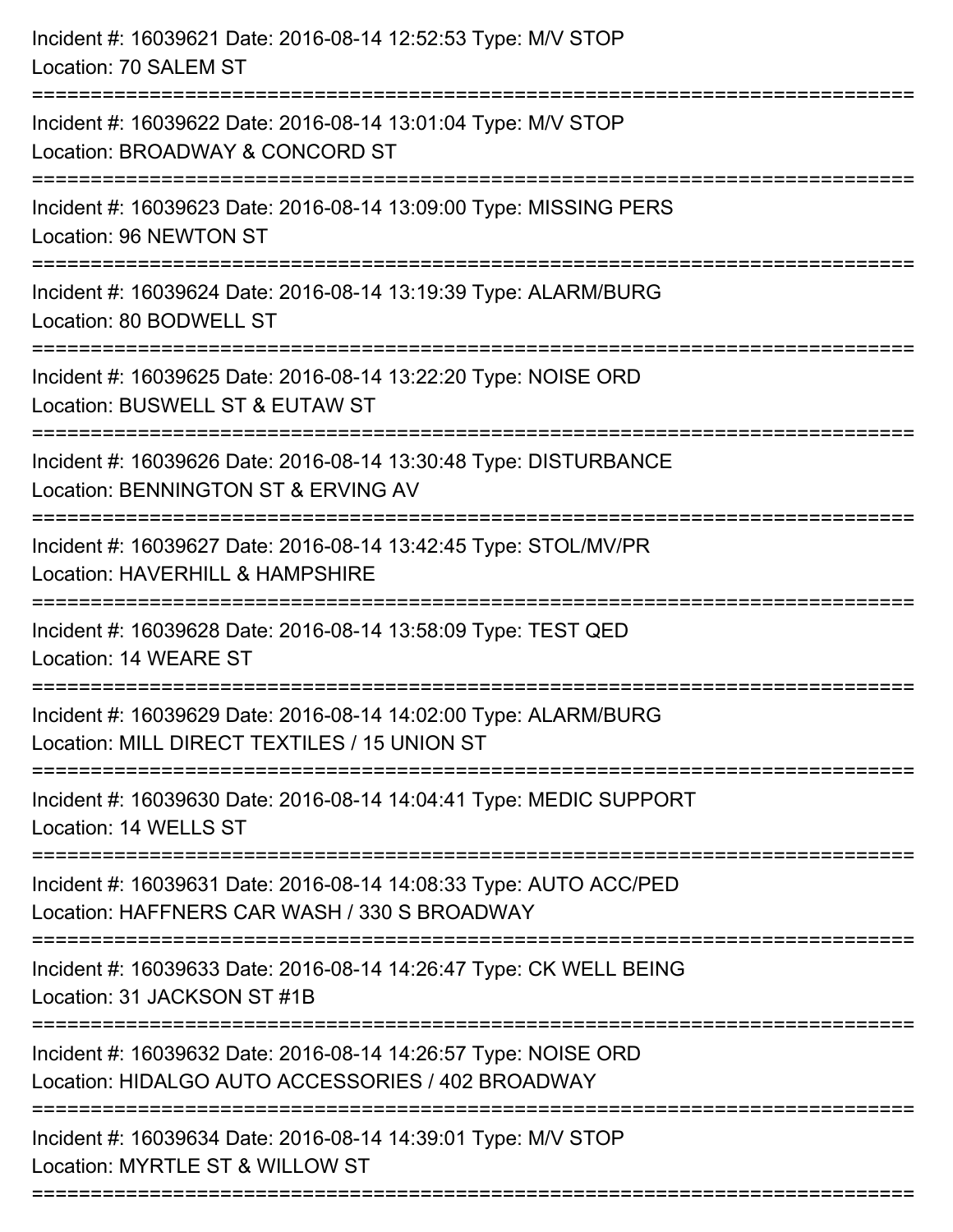| Location: BROADWAY & CONCORD ST                                                                                                                   |
|---------------------------------------------------------------------------------------------------------------------------------------------------|
| Incident #: 16039636 Date: 2016-08-14 15:08:44 Type: HIT & RUN M/V<br>Location: 14 LEONARD AV<br>====================================             |
| Incident #: 16039637 Date: 2016-08-14 15:14:43 Type: MEDIC SUPPORT<br>Location: BURGER KING / 187 BROADWAY                                        |
| Incident #: 16039638 Date: 2016-08-14 15:34:46 Type: AUTO ACC/NO PI<br>Location: E HAVERHILL ST & ELM ST<br>===================================== |
| Incident #: 16039639 Date: 2016-08-14 15:45:06 Type: UNWANTEDGUEST<br>Location: 81 FARLEY ST FL 2ND                                               |
| :====================<br>Incident #: 16039640 Date: 2016-08-14 15:53:49 Type: ALARM/BURG<br>Location: 15 UNION ST FL 3RD                          |
| Incident #: 16039643 Date: 2016-08-14 16:05:41 Type: A&B PAST<br>Location: 172 LAWRENCE ST                                                        |
| :==================<br>Incident #: 16039641 Date: 2016-08-14 16:06:52 Type: SUS PERS/MV<br>Location: 41 DOYLE ST                                  |
| Incident #: 16039642 Date: 2016-08-14 16:07:36 Type: INVEST CONT<br>Location: 266 BROADWAY                                                        |
| Incident #: 16039644 Date: 2016-08-14 16:09:02 Type: M/V STOP<br>Location: 202 MT VERNON ST                                                       |
| Incident #: 16039646 Date: 2016-08-14 16:10:27 Type: NOISE ORD<br>Location: HAMPSHIRE ST & MYRTLE ST                                              |
| Incident #: 16039645 Date: 2016-08-14 16:10:56 Type: KEEP PEACE<br>Location: 132 FOSTER ST #2                                                     |
| Incident #: 16039647 Date: 2016-08-14 16:30:23 Type: SUS PERS/MV<br>Location: 80 SUNRAY ST                                                        |
| Incident #: 16039648 Date: 2016-08-14 16:37:13 Type: ALARM/BURG<br>Location: GUILMETTE SCHOOL / 80 BODWELL ST                                     |
|                                                                                                                                                   |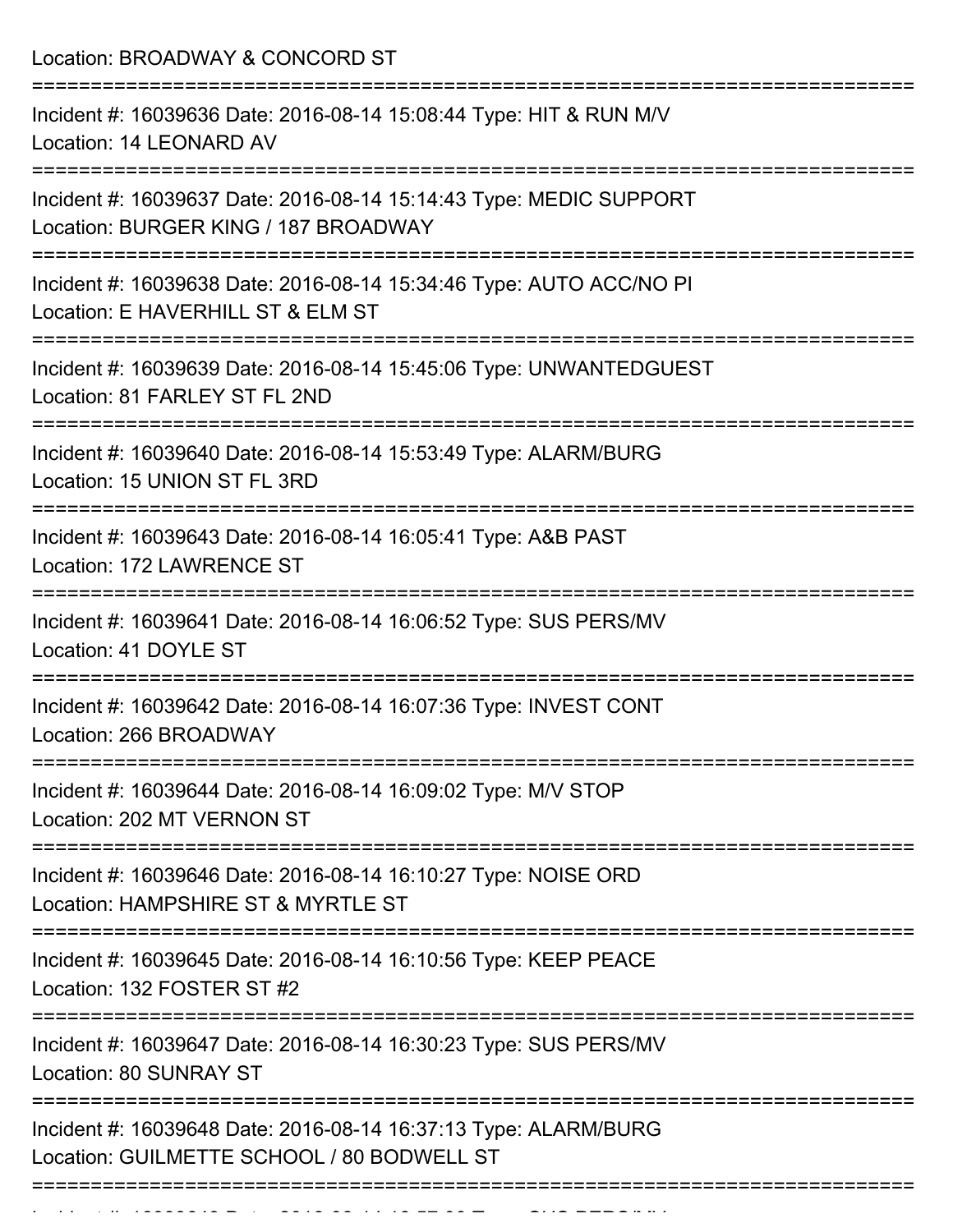| <b>Location: 80 SUNRAY ST</b>                                                                        |
|------------------------------------------------------------------------------------------------------|
| Incident #: 16039650 Date: 2016-08-14 17:04:35 Type: ALARM/BURG<br>Location: 12 FLORAL ST            |
| Incident #: 16039651 Date: 2016-08-14 17:05:54 Type: SUS PERS/MV<br>Location: 79 DRACUT ST           |
| Incident #: 16039652 Date: 2016-08-14 17:10:16 Type: MV/BLOCKING<br>Location: 57 JACKSON ST          |
| Incident #: 16039653 Date: 2016-08-14 17:26:31 Type: DOMESTIC/PROG<br>Location: 62 MELVIN ST #11-21  |
| Incident #: 16039654 Date: 2016-08-14 17:33:26 Type: DISTURBANCE<br>Location: 54 FOSTER ST           |
| Incident #: 16039655 Date: 2016-08-14 17:39:44 Type: M/V STOP<br>Location: BROADWAY & LOWELL ST      |
| Incident #: 16039656 Date: 2016-08-14 18:06:26 Type: M/V STOP<br>Location: 154 ESSEX ST              |
| Incident #: 16039657 Date: 2016-08-14 18:19:40 Type: STOL/MV/PAS<br>Location: 9 JACKSON ST           |
| Incident #: 16039658 Date: 2016-08-14 18:26:35 Type: SUS PERS/MV<br>Location: 205 FERRY ST           |
| Incident #: 16039659 Date: 2016-08-14 18:28:57 Type: SUS PERS/MV<br>Location: CHESTNUT ST & SHORT ST |
| Incident #: 16039660 Date: 2016-08-14 18:37:21 Type: M/V STOP<br>Location: LORING ST & SALEM ST      |
| Incident #: 16039661 Date: 2016-08-14 18:40:58 Type: THREATS<br>Location: HESS / 615 BROADWAY        |
| Incident #: 16039662 Date: 2016-08-14 18:49:19 Type: NOISE ORD<br>Location: 35 CHICKERING ST         |
|                                                                                                      |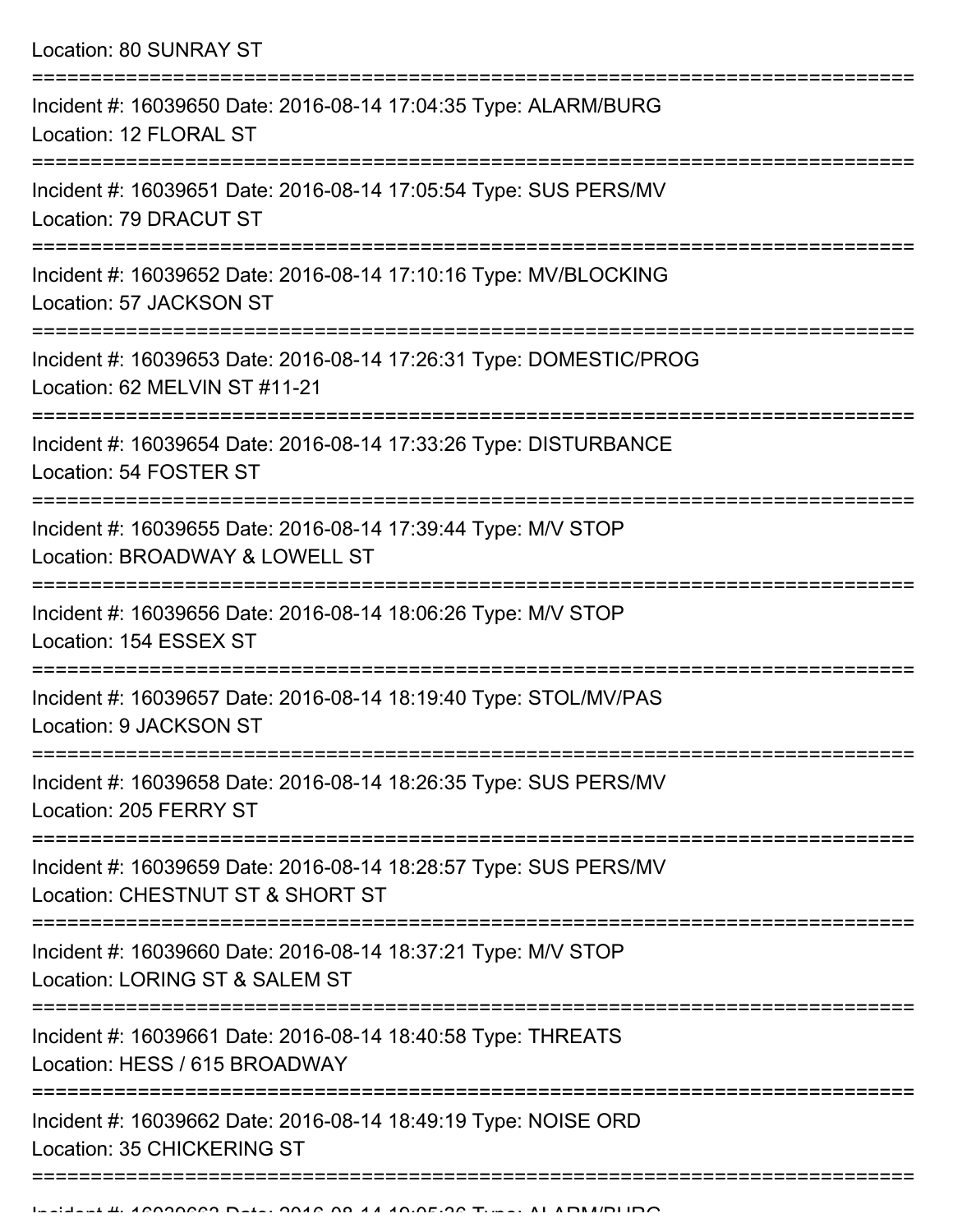| Location: BRUCE SCHOOL / 135 BUTLER ST                                                                         |
|----------------------------------------------------------------------------------------------------------------|
| Incident #: 16039664 Date: 2016-08-14 19:07:35 Type: DISTURBANCE<br>Location: WENDYS / 55 HAMPSHIRE ST         |
| Incident #: 16039665 Date: 2016-08-14 19:09:18 Type: NOISE ORD<br>Location: BOAT RAMP / null                   |
| Incident #: 16039666 Date: 2016-08-14 19:20:59 Type: GENERAL SERV<br>Location: 20 KNOX ST                      |
| Incident #: 16039667 Date: 2016-08-14 19:28:53 Type: M/V STOP<br>Location: PHILLIPS ST & SALEM ST              |
| Incident #: 16039668 Date: 2016-08-14 19:36:14 Type: MEDIC SUPPORT<br>Location: 35 BENNINGTON ST FL 2          |
| Incident #: 16039669 Date: 2016-08-14 19:47:36 Type: HARASSMENT<br>Location: 615 BROADWAY                      |
| Incident #: 16039670 Date: 2016-08-14 19:49:24 Type: M/V STOP<br>Location: 101 AMESBURY ST                     |
| Incident #: 16039671 Date: 2016-08-14 19:52:35 Type: ALARM/BURG<br>Location: MARTINEZ RESIDENCE / 15 FLORAL ST |
| Incident #: 16039672 Date: 2016-08-14 19:55:53 Type: WOMAN DOWN<br>Location: WEST ST PARK                      |
| Incident #: 16039673 Date: 2016-08-14 20:02:01 Type: MV/BLOCKING<br>Location: 263 FARNHAM ST                   |
| Incident #: 16039674 Date: 2016-08-14 20:08:45 Type: NOISE ORD<br>Location: 44 SALEM ST                        |
| Incident #: 16039675 Date: 2016-08-14 20:11:47 Type: ALARM/BURG<br>Location: 11 DIAMOND ST                     |
| Incident #: 16039676 Date: 2016-08-14 20:22:10 Type: NOISE ORD<br>Location: 10 BRADFORD PL                     |
| $277.0 \pm 1.0040.00.44.00.05.54.$                                                                             |

Incident #: 16039677 Date: 2016-08-14 20:25:51 Type: DOMESTIC/PROG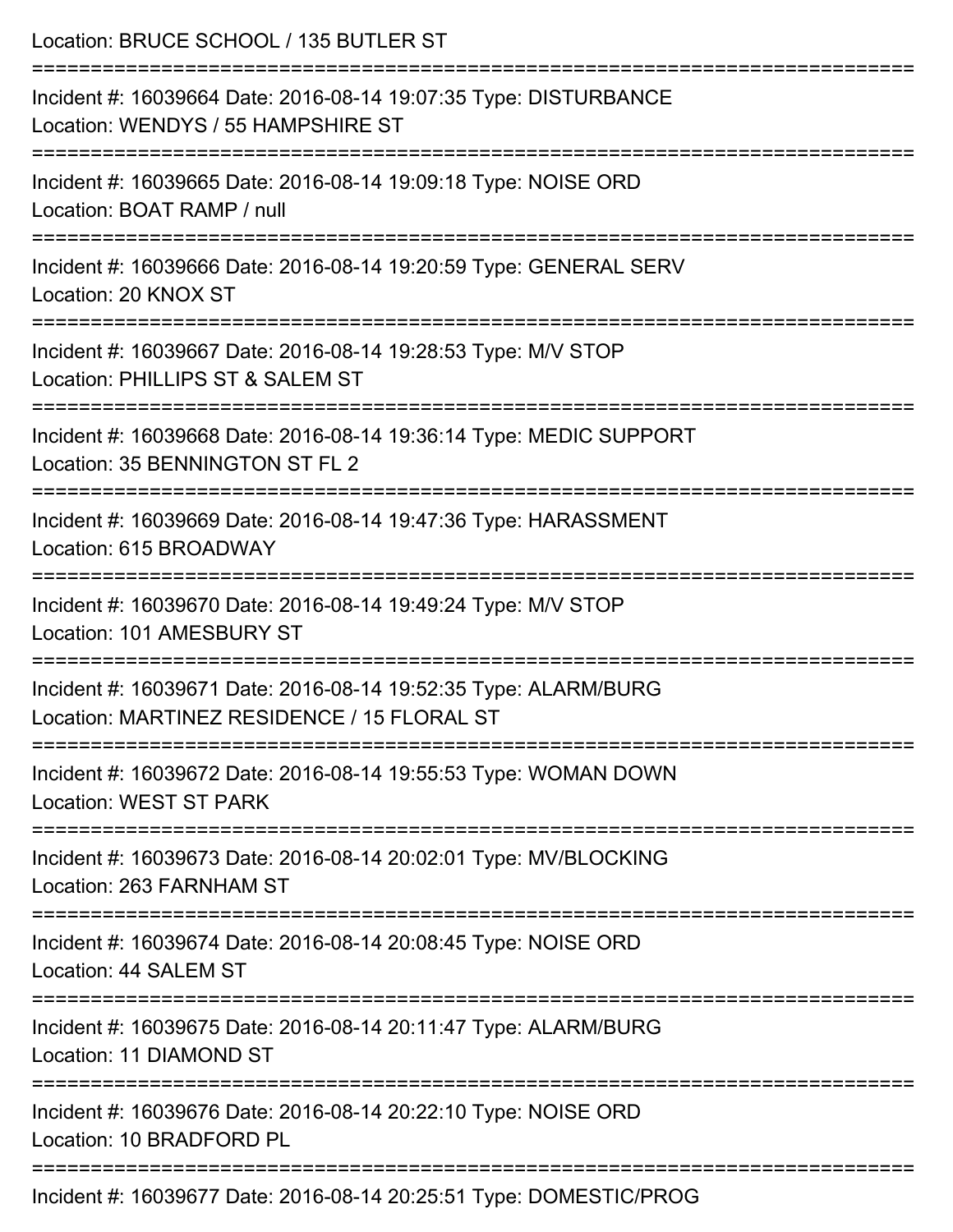| Incident #: 16039678 Date: 2016-08-14 20:35:01 Type: GENERAL SERV<br><b>Location: WEST ST PARK</b>             |
|----------------------------------------------------------------------------------------------------------------|
| Incident #: 16039679 Date: 2016-08-14 20:42:12 Type: LARCENY/PAST<br>Location: 149 LAWRENCE ST FL 2            |
| Incident #: 16039680 Date: 2016-08-14 20:46:04 Type: UNKNOWN PROB<br>Location: 264 PARK ST                     |
| Incident #: 16039681 Date: 2016-08-14 20:51:00 Type: GUN CALL<br>Location: MYRTLE & DAISY<br>----------------- |
| Incident #: 16039682 Date: 2016-08-14 20:54:14 Type: MAL DAMAGE<br>Location: COMMON ST & HAMPSHIRE ST          |
| Incident #: 16039683 Date: 2016-08-14 21:01:07 Type: NOISE ORD<br>Location: 65 KENDALL ST                      |
| Incident #: 16039684 Date: 2016-08-14 21:09:07 Type: NOISE ORD<br>Location: AMES ST & YALE ST                  |
| Incident #: 16039685 Date: 2016-08-14 21:11:38 Type: MEDIC SUPPORT<br>Location: WEST STREET PARK / WEST        |
| Incident #: 16039686 Date: 2016-08-14 21:28:37 Type: NOISE ORD<br>Location: 63 BASSWOOD ST                     |
| Incident #: 16039687 Date: 2016-08-14 21:29:22 Type: AUTO ACC/NO PI<br>Location: BIG N' BEEFY / 415 BROADWAY   |
| Incident #: 16039688 Date: 2016-08-14 21:31:34 Type: NOISE ORD<br><b>Location: BELLEVUE</b>                    |
| Incident #: 16039689 Date: 2016-08-14 21:36:09 Type: NOISE ORD<br>Location: 13-15 HANCOCK ST                   |
| Incident #: 16039690 Date: 2016-08-14 21:55:17 Type: UNWANTEDGUEST<br>Location: 528 ANDOVER ST                 |
| Incident #: 16039691 Date: 2016-08-14 22:00:22 Type: NOISE ORD                                                 |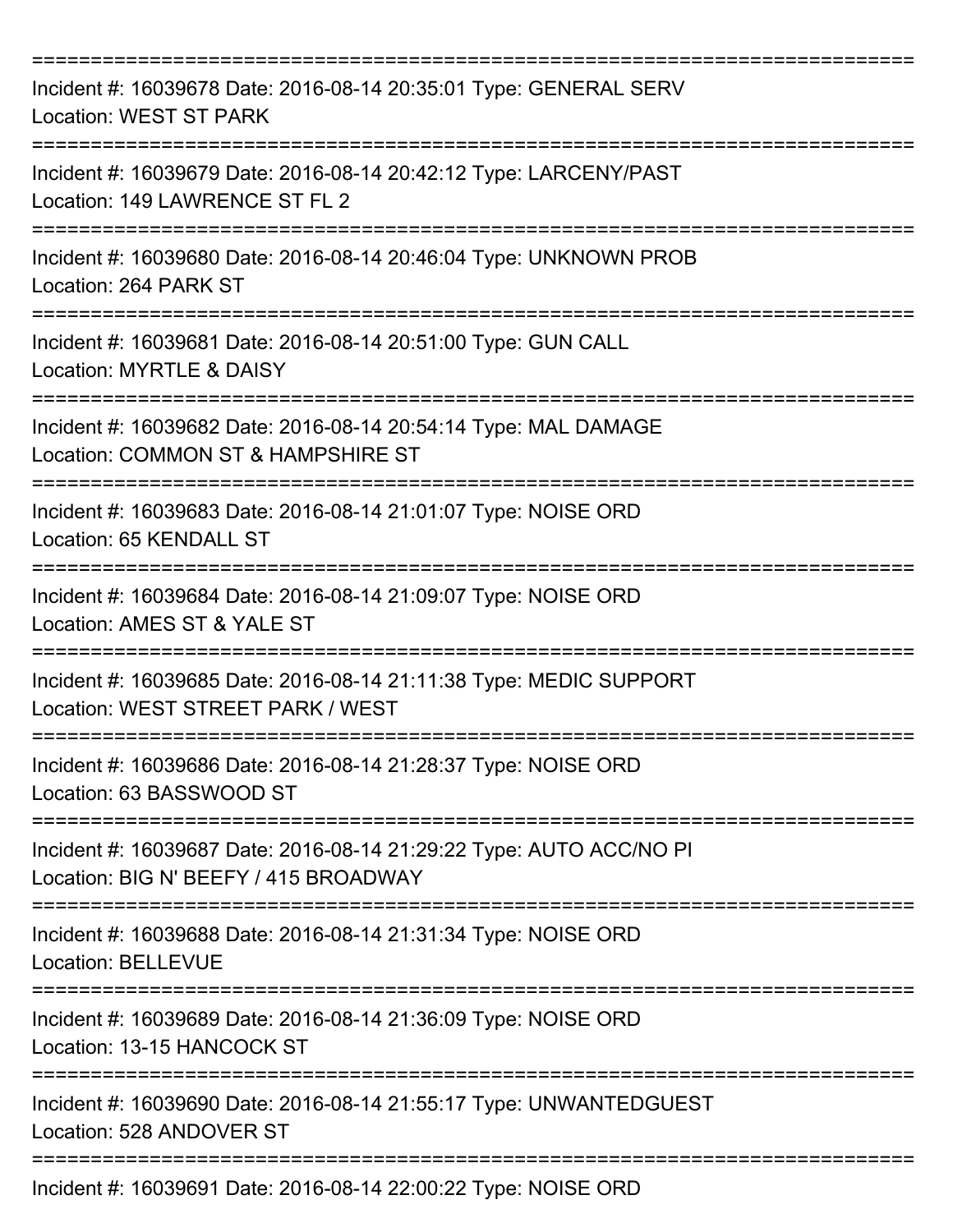| Incident #: 16039692 Date: 2016-08-14 22:01:07 Type: HIT & RUN M/V<br>Location: FARNHAM ST & S UNION ST        |
|----------------------------------------------------------------------------------------------------------------|
| Incident #: 16039693 Date: 2016-08-14 22:01:34 Type: NOISE ORD<br><b>Location: NIGHTINGALE CT</b>              |
| Incident #: 16039694 Date: 2016-08-14 22:02:44 Type: DRUG OVERDOSE<br>Location: CVS PHARMACY / 266 BROADWAY    |
| Incident #: 16039695 Date: 2016-08-14 22:07:16 Type: M/V STOP<br>Location: ANDOVER ST & FOSTER ST              |
| Incident #: 16039696 Date: 2016-08-14 22:11:33 Type: MV/BLOCKING<br>Location: 40 MONTGOMERY ST                 |
| Incident #: 16039697 Date: 2016-08-14 22:18:15 Type: DK (DRUNK)<br>Location: HAMELS LIQUORS / 678 HAVERHILL ST |
| Incident #: 16039698 Date: 2016-08-14 22:19:46 Type: NOISE ORD<br>Location: 37 AUBURN #B                       |
| Incident #: 16039699 Date: 2016-08-14 22:22:06 Type: NOISE ORD<br>Location: 106 ARLINGTON ST                   |
| Incident #: 16039700 Date: 2016-08-14 22:22:45 Type: NOISE ORD<br>Location: 130 HIGH ST #REAR                  |
| Incident #: 16039701 Date: 2016-08-14 22:23:28 Type: TOW/REPOSSED<br>Location: 188 EXCHANGE ST                 |
| Incident #: 16039702 Date: 2016-08-14 22:29:46 Type: TRESPASSING<br>Location: 11 DIAMOND ST                    |
| Incident #: 16039703 Date: 2016-08-14 22:32:10 Type: NOISE ORD<br>Location: PEMBERTON PARK / null              |
| Incident #: 16039704 Date: 2016-08-14 22:33:37 Type: GENERAL SERV<br>Location: 1 GENERAL ST                    |
| Incident #: 16039705 Date: 2016-08-14 22:38:32 Type: NOISE ORD                                                 |

 $L = L L L L L$   $\theta = T T N L \theta$  ave